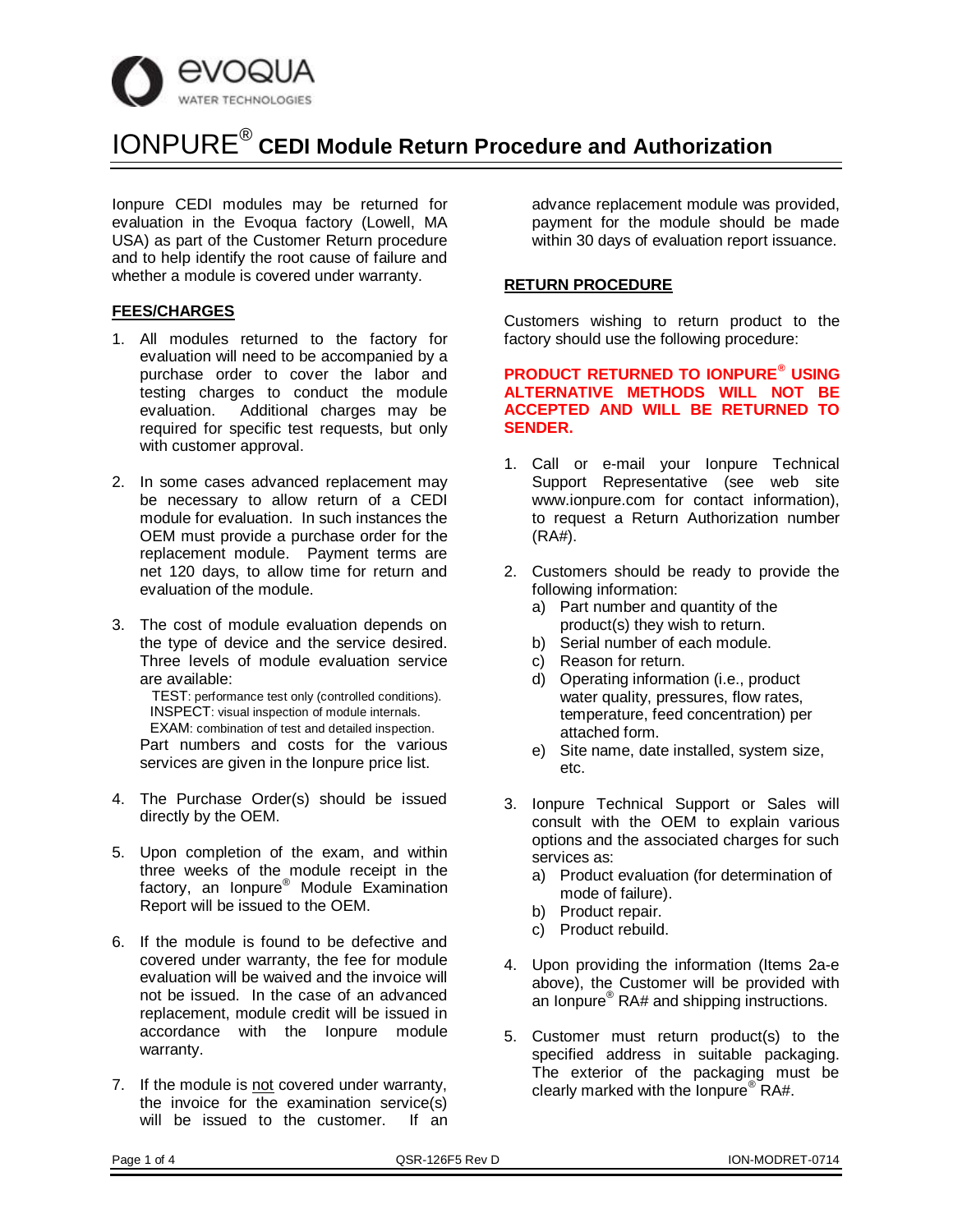

- 6. The product must be returned to Ionpure within 60 days or the return authorization will expire.
- 7. After evaluation is complete, a report will be provided, along with a quotation for the cost of rebuilding or repairing the module. Notification to the OEM is typically completed within three (3) weeks from receipt of returned material at the factory.
- 8. The OEM has 30 days to provide a purchase order for rebuild/repair or the hardware will be discarded.

For any questions or clarifications; Call Customer Service at 866-876-3340, or e-mail mary.eckland@evoqua.com

EVOQUA 10 TECHNOLOGY DRIVE LOWELL, MA 01851 USA

TELEPHONE: (866) 876-3340 FACSIMILE: (978) 934-9499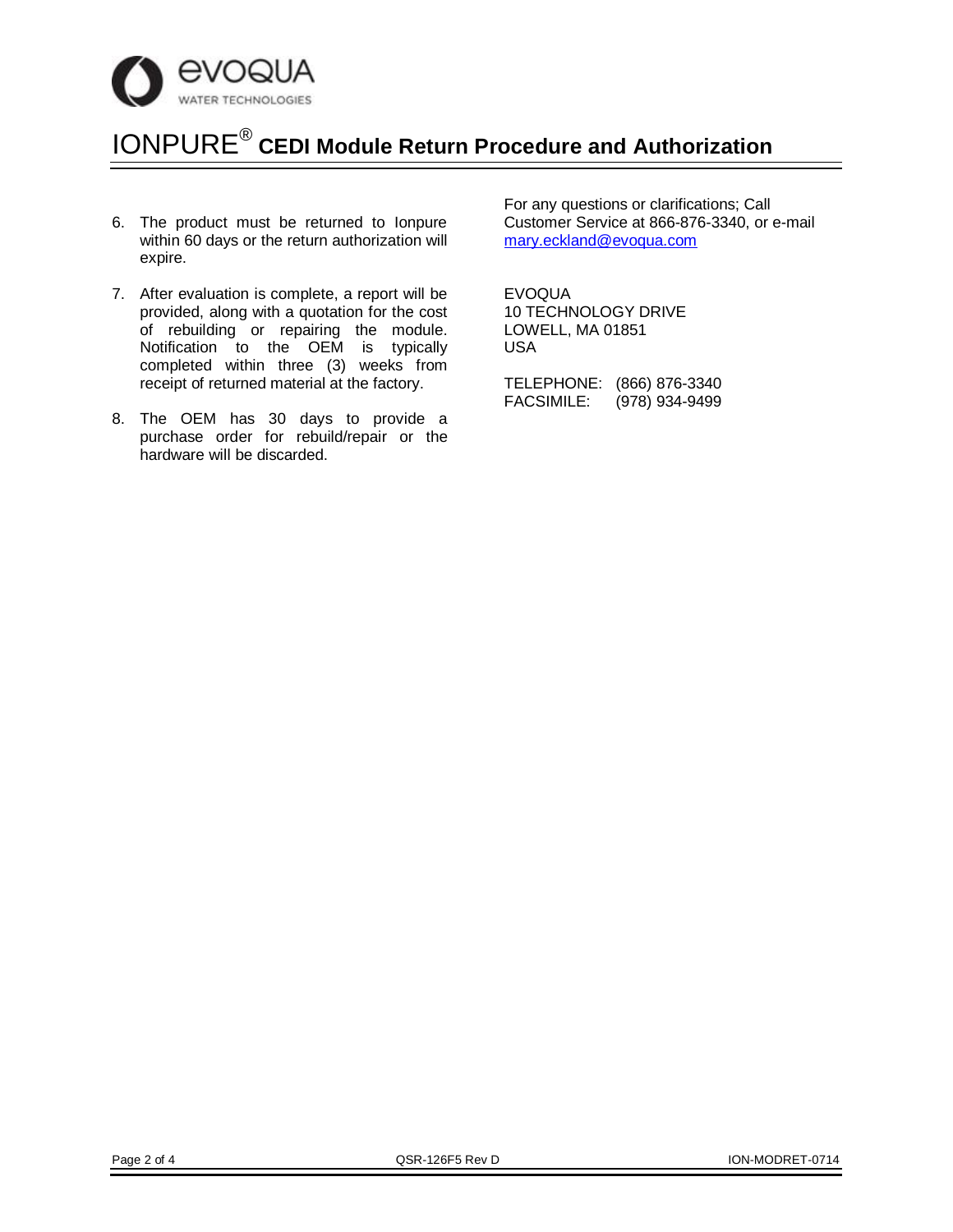

| <b>Return Authorization #</b> |     |    | To be filled out by Evoqua Water Technologies Lowell |
|-------------------------------|-----|----|------------------------------------------------------|
| <b>Rebuild required?</b>      | Yes | No | To Be Determined*                                    |
|                               |     |    |                                                      |

<sup>\*</sup> requires response within 30 days of report or hardware will be discarded.

| <b>Installation Site Name</b> |  |
|-------------------------------|--|
| <b>OEM Name</b>               |  |
| <b>OEM Address</b>            |  |
| <b>OEM Address</b>            |  |
| <b>Contact Name</b>           |  |
| Phone                         |  |
| E-mail                        |  |

| <b>Module part number</b>                 |  |  |  |
|-------------------------------------------|--|--|--|
| Serial number(s)                          |  |  |  |
| <b>Startup date</b>                       |  |  |  |
| Time in operation                         |  |  |  |
| System description including pretreatment |  |  |  |
|                                           |  |  |  |
|                                           |  |  |  |

| Reason for Return (X appropriate box) |                                                   |  |
|---------------------------------------|---------------------------------------------------|--|
|                                       | External water leakage                            |  |
|                                       | Decrease in product water quality                 |  |
|                                       | Loss of product flow or increase in pressure drop |  |
|                                       | Loss of reject flow or increase in pressure drop  |  |
|                                       | Increase in DC voltage or decrease in DC amperage |  |
|                                       | Other (describe)                                  |  |

| <b>Chemical cleanings performed</b> |  |  |  |
|-------------------------------------|--|--|--|
| Date(s)                             |  |  |  |
| Type(s)                             |  |  |  |
| <b>Result</b>                       |  |  |  |

| <b>Additional Comments</b> |  |  |
|----------------------------|--|--|
|                            |  |  |
|                            |  |  |
|                            |  |  |